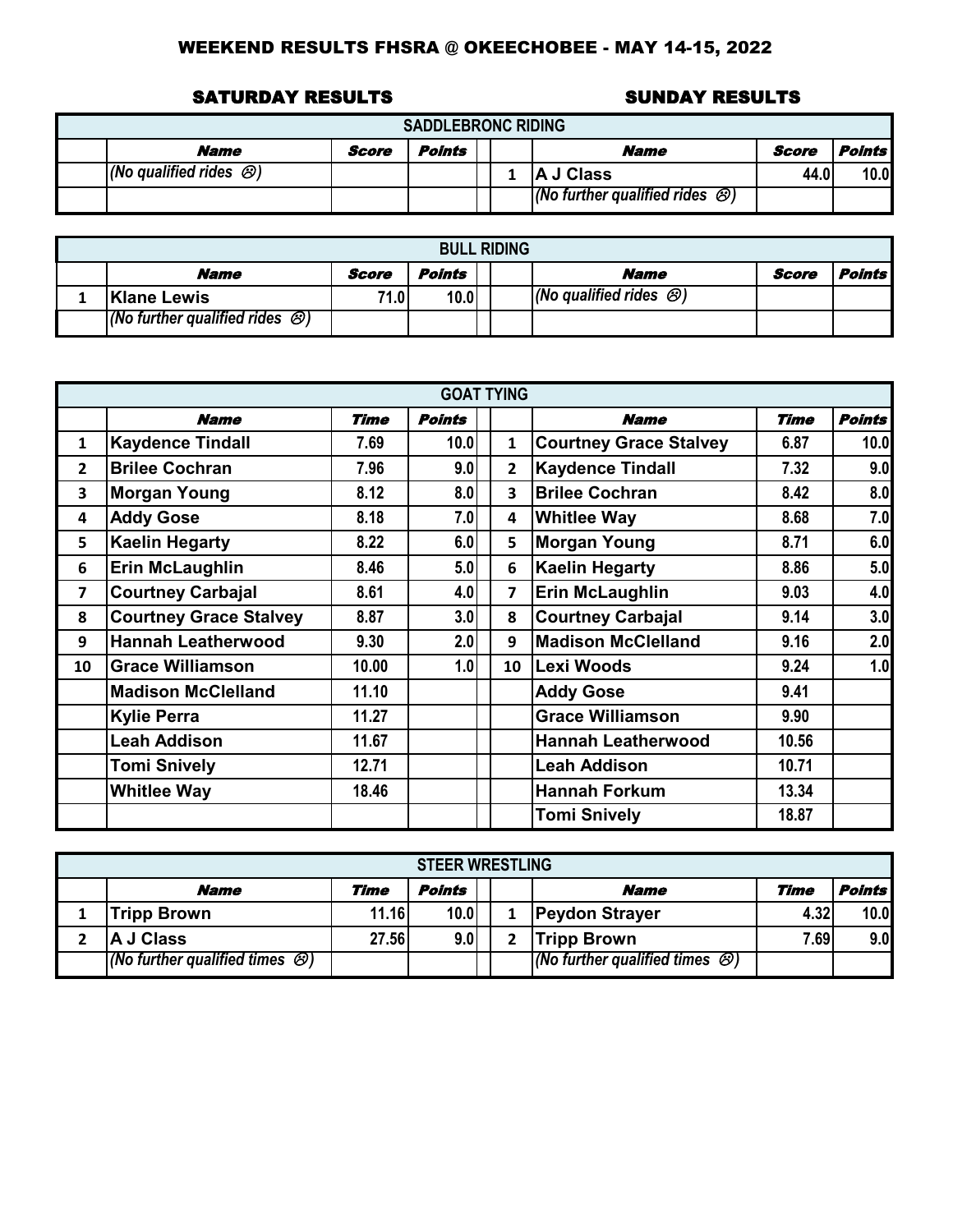|                 | <b>BREAK-AWAY CALF ROPING</b> |             |               |  |                         |                          |             |               |
|-----------------|-------------------------------|-------------|---------------|--|-------------------------|--------------------------|-------------|---------------|
|                 | <b>Name</b>                   | <b>Time</b> | <b>Points</b> |  |                         | <b>Name</b>              | <b>Time</b> | <b>Points</b> |
| $\mathbf{1}$    | <b>Lacey Nail</b>             | 2.40        | 10.0          |  | $\mathbf{1}$            | <b>Whitlee Way</b>       | 2.55        | 10.0          |
| $\mathbf{2}$    | <b>Brilee Cochran</b>         | 2.46        | 9.0           |  | $\overline{2}$          | <b>Courtney Carbajal</b> | 2.77        | 9.0           |
| 3               | <b>Kaydence Tindall</b>       | 2.80        | 8.0           |  | 3                       | <b>Kaydence Tindall</b>  | 3.27        | 8.0           |
| 4               | <b>Tannah Williams</b>        | 3.10        | 7.0           |  | $\overline{\mathbf{4}}$ | <b>Shaeley Jenkins</b>   | 3.46        | 7.0           |
| 5               | <b>Kaelin Hegarty</b>         | 3.21        | 6.0           |  | 5                       | <b>Chancey Wright</b>    | 3.55        | 6.0           |
| $6\phantom{1}6$ | <b>Courtney Grace Stalvey</b> | 3.39        | 5.0           |  | 6                       | <b>Lacey Nail</b>        | 3.61        | 5.0           |
| 7               | <b>Courtney Carbajal</b>      | 3.41        | 4.0           |  | 7                       | <b>Morgan Young</b>      | 3.85        | 4.0           |
| 8               | <b>Kelsey Kennedy</b>         | 3.44        | 3.0           |  | 8                       | <b>Brilee Cochran</b>    | 3.97        | 3.0           |
| 9               | <b>Whitlee Way</b>            | 3.58        | 2.0           |  | 9                       | <b>Tannah Williams</b>   | 4.35        | 2.0           |
|                 | 10/11 Chancey Wright          | 3.64        | 0.5           |  | 10                      | <b>Carolina Sanchez</b>  | 4.71        | 1.0           |
|                 | 10/11 Erin McLaughlin         | 3.64        | 0.5           |  |                         | <b>Lindsay Widener</b>   | 5.56        |               |
|                 | <b>Carolina Sanchez</b>       | 4.43        |               |  |                         | <b>Addy Gose</b>         | 12.56       |               |
|                 | <b>Shaeley Jenkins</b>        | 4.82        |               |  |                         | <b>Morgan Barnes</b>     | 13.68       |               |
|                 | <b>Morgan Young</b>           | 5.96        |               |  |                         |                          |             |               |
|                 | <b>Michelle Barnes</b>        | 8.88        |               |  |                         |                          |             |               |
|                 | <b>Lindsay Widener</b>        | 11.88       |               |  |                         |                          |             |               |
|                 | <b>Addy Gose</b>              | 12.06       |               |  |                         |                          |             |               |
|                 | <b>Leyton Watford</b>         | 12.38       |               |  |                         |                          |             |               |
|                 | <b>Jalee Wilcox</b>           | 12.49       |               |  |                         |                          |             |               |
|                 | <b>Morgan Barnes</b>          | 14.21       |               |  |                         |                          |             |               |

|                |                                              |             | <b>TIE-DOWN CALF ROPING</b> |   |                                                |             |               |
|----------------|----------------------------------------------|-------------|-----------------------------|---|------------------------------------------------|-------------|---------------|
|                | <b>Name</b>                                  | <b>Time</b> | <b>Points</b>               |   | <b>Name</b>                                    | <b>Time</b> | <b>Points</b> |
| 1              | <b>Cole Clemons</b>                          | 8.83        | 10.0                        | 1 | <b>Ladd Gose</b>                               | 9.55        | 10.0          |
| $\overline{2}$ | <b>Kaleb Bedsole</b>                         | 10.54       | 9.0                         | 2 | <b>Brodey Clemons</b>                          | 11.19       | 9.0           |
| 3              | <b>Tripp Brown</b>                           | 11.33       | 8.0                         | 3 | <b>Cross Fulford</b>                           | 12.12       | 8.0           |
| 4              | <b>Cayden Newsome</b>                        | 12.02       | 7.0                         | 4 | <b>Peydon Strayer</b>                          | 14.12       | 7.0           |
| 5              | <b>Travis Staley</b>                         | 13.21       | 6.0                         | 5 | <b>Travis Staley</b>                           | 14.89       | 6.0           |
| 6              | <b>Brodey Clemons</b>                        | 14.25       | 5.0                         | 6 | <b>Carson Watford</b>                          | 15.33       | 5.0           |
| 7              | <b>Bryce Hart</b>                            | 14.69       | 4.0                         | 7 | <b>Jake McKendree</b>                          | 25.46       | 4.0           |
| 8              | <b>Bryson Crawford</b>                       | 16.91       | 3.0                         |   | (No further qualified times $\bigcircled{S}$ ) |             |               |
| 9              | <b>Cross Fulford</b>                         | 17.39       | 2.0                         |   |                                                |             |               |
|                | (No further qualified times $\mathcal{O}(n)$ |             |                             |   |                                                |             |               |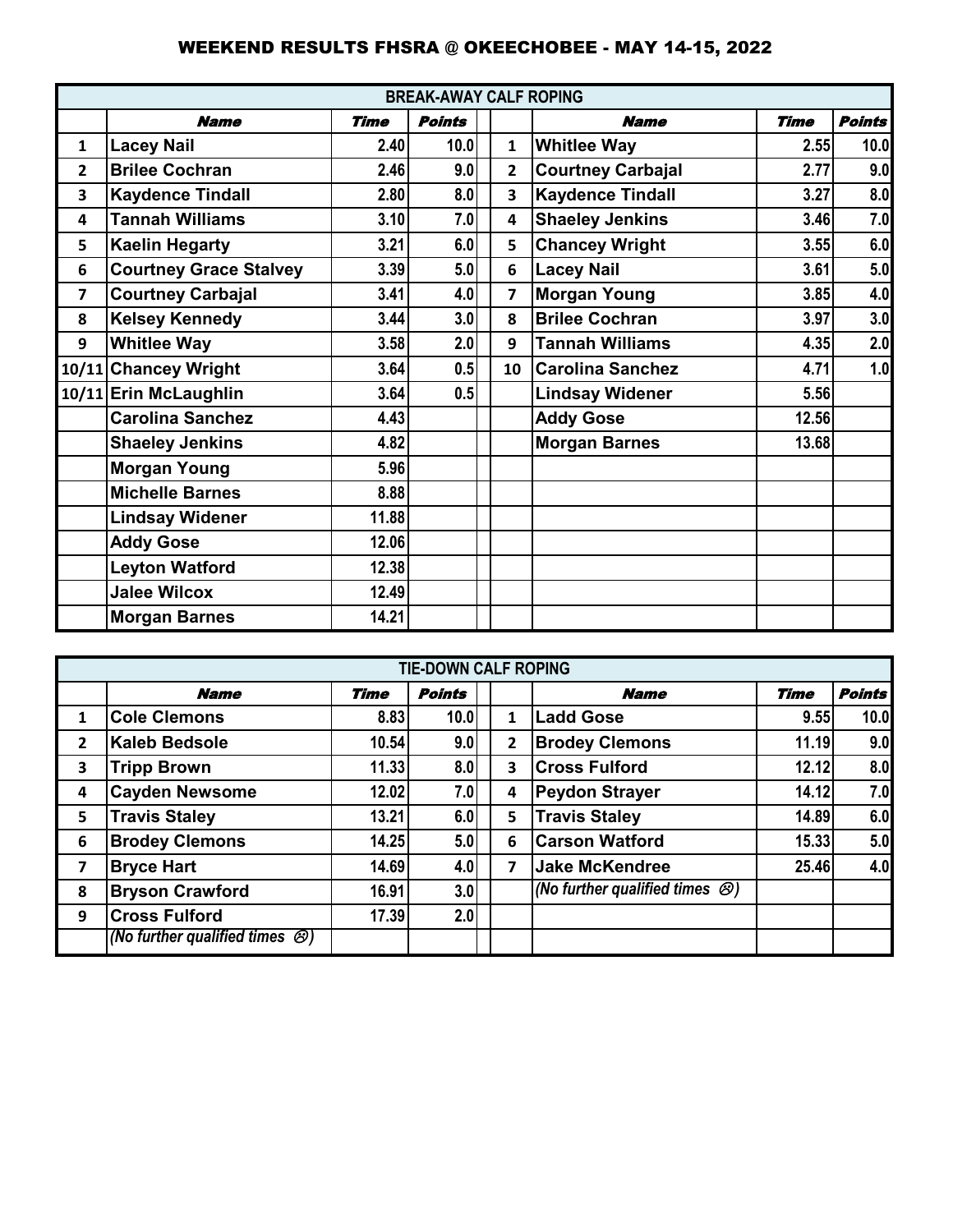|                         |                               |             |               | <b>BARREL RACING</b>    |                            |             |               |  |  |  |  |  |  |
|-------------------------|-------------------------------|-------------|---------------|-------------------------|----------------------------|-------------|---------------|--|--|--|--|--|--|
|                         | <b>Name</b>                   | <b>Time</b> | <b>Points</b> |                         | <b>Name</b>                | <b>Time</b> | <b>Points</b> |  |  |  |  |  |  |
| 1                       | <b>Casey Oliver</b>           | 17.367      | 10.0          | $\mathbf{1}$            | <b>Casey Oliver</b>        | 17.399      | 10.0          |  |  |  |  |  |  |
| $\overline{2}$          | <b>Tannah Williams</b>        | 17.550      | 9.0           | $\overline{2}$          | <b>Jalee Wilcox</b>        | 17.409      | 9.0           |  |  |  |  |  |  |
| 3                       | <b>Ava Grayce Sanders</b>     | 17.633      | 8.0           |                         | 3/4 Courtney Grace Stalvey | 17.496      | 7.5           |  |  |  |  |  |  |
| 4                       | <b>Kali Holt</b>              | 17.656      | 7.0           | 3/4                     | <b>Kylie Perra</b>         | 17.496      | 7.5           |  |  |  |  |  |  |
| 5                       | <b>Kay Redman</b>             | 17.682      | 6.0           | 5                       | <b>Brilee Cochran</b>      | 17.519      | 6.0           |  |  |  |  |  |  |
| 6                       | <b>Roxy Waring</b>            | 17.774      | 5.0           | 6                       | <b>Kali Holt</b>           | 17.559      | 5.0           |  |  |  |  |  |  |
| $\overline{\mathbf{z}}$ | <b>Shaeley Jenkins</b>        | 17.788      | 4.0           | $\overline{\mathbf{z}}$ | <b>Michelle Barnes</b>     | 17.630      | 4.0           |  |  |  |  |  |  |
| 8                       | <b>Courtney Grace Stalvey</b> | 17.877      | 3.0           | 8                       | <b>Haegen Fussell</b>      | 17.649      | 3.0           |  |  |  |  |  |  |
| $\boldsymbol{9}$        | <b>Erin McLaughlin</b>        | 18.008      | 2.0           | 9                       | <b>Erin McLaughlin</b>     | 17.771      | 2.0           |  |  |  |  |  |  |
| 10                      | <b>Brilee Cochran</b>         | 18.022      | 1.0           | 10                      | <b>Hayden Davis</b>        | 17.809      | 1.0           |  |  |  |  |  |  |
|                         | <b>Emma Hite</b>              | 18.274      |               |                         | <b>Shaeley Jenkins</b>     | 17.825      |               |  |  |  |  |  |  |
|                         | <b>Hannah Leatherwood</b>     | 18.401      |               |                         | <b>Emma Hite</b>           | 17.935      |               |  |  |  |  |  |  |
|                         | <b>Ema-Rae Blanchard</b>      | 18.403      |               |                         | <b>Hannah Leatherwood</b>  | 17.998      |               |  |  |  |  |  |  |
|                         | <b>Kaelin Hegarty</b>         | 18.609      |               |                         | <b>Ema-Rae Blanchard</b>   | 18.249      |               |  |  |  |  |  |  |
|                         | <b>Addy Vachon</b>            | 18.814      |               |                         | <b>Maci McDonald</b>       | 18.580      |               |  |  |  |  |  |  |
|                         | <b>Leah Addison</b>           | 18.925      |               |                         | <b>Grace Williamson</b>    | 18.684      |               |  |  |  |  |  |  |
|                         | <b>Morgan Barnes</b>          | 19.024      |               |                         | Lexi Woods                 | 18.744      |               |  |  |  |  |  |  |
|                         | <b>Tomi Snively</b>           | 19.089      |               |                         | <b>Tomi Snively</b>        | 19.399      |               |  |  |  |  |  |  |
|                         | <b>Lindsay Widener</b>        | 20.027      |               |                         | <b>Madison McClelland</b>  | 19.693      |               |  |  |  |  |  |  |
|                         | <b>Michelle Barnes</b>        | 22.661      |               |                         | <b>Roxy Waring</b>         | 22.655      |               |  |  |  |  |  |  |
|                         | <b>Maci McDonald</b>          | 22.932      |               |                         | <b>McLayne Roebuck</b>     | 22.701      |               |  |  |  |  |  |  |
|                         | <b>Hayden Davis</b>           | 23.572      |               |                         | <b>Tannah Williams</b>     | 22.913      |               |  |  |  |  |  |  |
|                         | <b>Grace Williamson</b>       | 23.590      |               |                         | <b>Kay Redman</b>          | 22.946      |               |  |  |  |  |  |  |
|                         | <b>Sabra Manning</b>          | 23.610      |               |                         | <b>Ava Grayce Sanders</b>  | 23,006      |               |  |  |  |  |  |  |
|                         | <b>Kelsey Kennedy</b>         | 23.769      |               |                         | <b>Ryla Bryant</b>         | 23.017      |               |  |  |  |  |  |  |
|                         | <b>Madison McClelland</b>     | 23.956      |               |                         | <b>Addy Vachon</b>         | 23.643      |               |  |  |  |  |  |  |
|                         | <b>Jalee Wilcox</b>           | 24.135      |               |                         | <b>Kaelin Hegarty</b>      | 23.660      |               |  |  |  |  |  |  |
|                         | Lexi Woods                    | 24.434      |               |                         | <b>Lindsay Widener</b>     | 24.277      |               |  |  |  |  |  |  |
|                         | <b>McLayne Roebuck</b>        | 27.262      |               |                         | <b>Leah Addison</b>        | 24.609      |               |  |  |  |  |  |  |
|                         | <b>Kaitlyn Sims</b>           | 27.462      |               |                         | <b>Kelsey Kennedy</b>      | 27.941      |               |  |  |  |  |  |  |
|                         | <b>Kylie Perra</b>            | 27.999      |               |                         | <b>Kaitlyn Sims</b>        | 28.325      |               |  |  |  |  |  |  |
|                         | <b>Ryla Bryant</b>            | 28.336      |               |                         | <b>Morgan Barnes</b>       | 28.624      |               |  |  |  |  |  |  |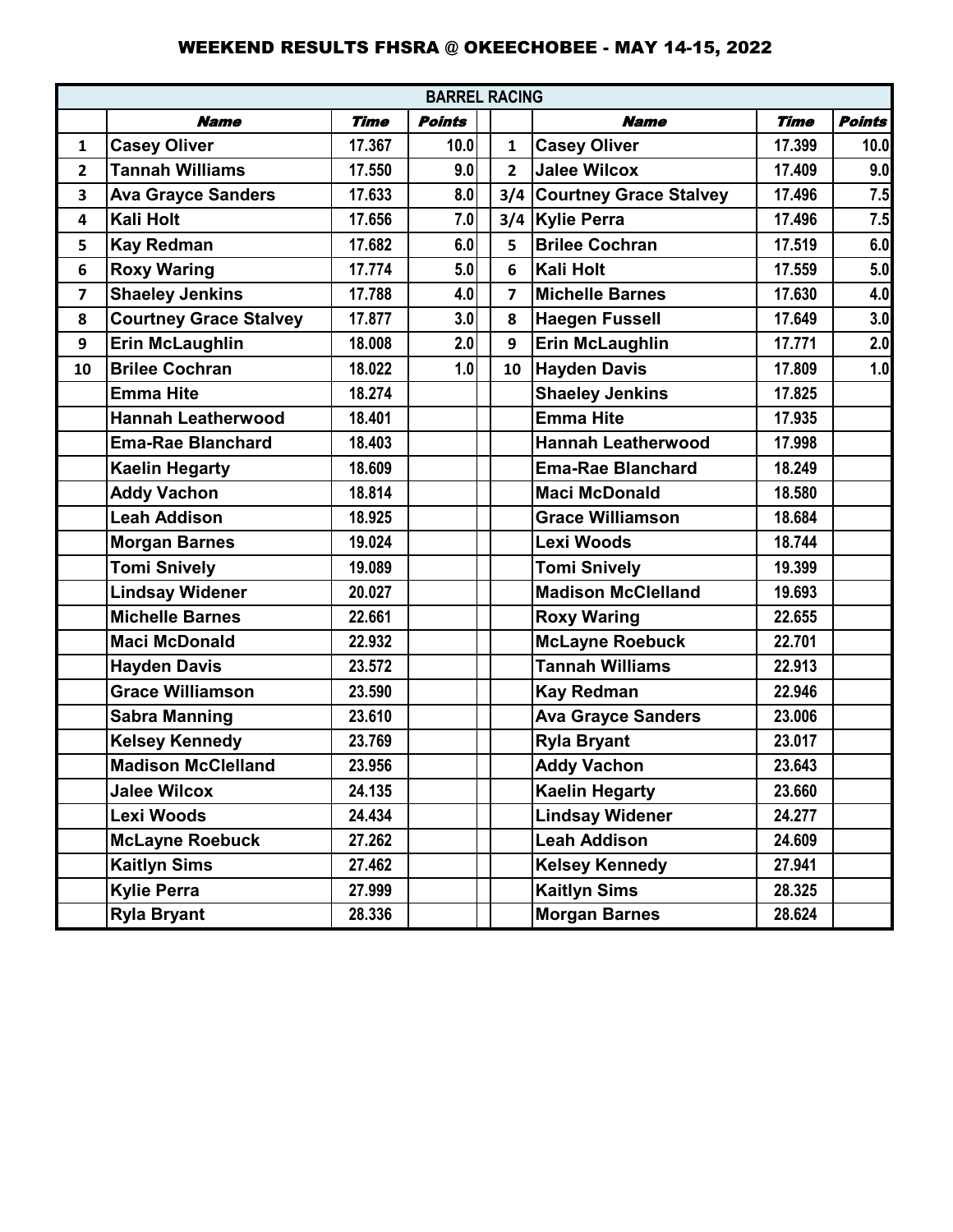|                |                          |              | <b>TEAM ROPING - HEADERS</b> |   |                                              |             |               |
|----------------|--------------------------|--------------|------------------------------|---|----------------------------------------------|-------------|---------------|
|                | <b>Name</b>              | <b>Time</b>  | <b>Points</b>                |   | <b>Name</b>                                  | <b>Time</b> | <b>Points</b> |
| $\mathbf{1}$   | <b>Brodey Clemons</b>    | 7.22         | 10.0                         | 1 | <b>Bryson Crawford</b>                       | 7.03        | 10.0          |
| $\overline{2}$ | <b>Cale Tous</b>         | 9.06         | 9.0                          | 2 | <b>Luke Kinard</b>                           | 9.00        | 9.0           |
| 3              | <b>Owen Clemons</b>      | 11.41        | 8.0                          | 3 | <b>Chancey Wright</b>                        | 9.69        | 8.0           |
| 4              | <b>Chancey Wright</b>    | 11.57        | 7.0                          | 4 | <b>Courtney Carbajal</b>                     | 12.67       | 7.0           |
| 5              | <b>Cayden Newsome</b>    | <b>12.72</b> | 6.0                          | 5 | <b>Cale Tous</b>                             | 12.94       | 6.0           |
| 6              | <b>Lacey Nail</b>        | 12.91        | 5.0                          | 6 | <b>Lacey Nail</b>                            | 13.75       | 5.0           |
| 7              | <b>Cross Fulford</b>     | 13.89        | 4.0                          | 7 | <b>Owen Clemons</b>                          | 28.52       | 4.0           |
| 8              | <b>Courtney Carbajal</b> | 19.32        | 3.0                          |   | (No further qualified times $\mathcal{O}(n)$ |             |               |
| 9              | <b>Christina Cross</b>   | 22.64        | 2.0                          |   |                                              |             |               |
| 10             | <b>Luke Kinard</b>       | 30.77        | 1.0                          |   |                                              |             |               |

|                         |                         |             | <b>TEAM ROPING - HEELERS</b> |              |                                          |             |               |
|-------------------------|-------------------------|-------------|------------------------------|--------------|------------------------------------------|-------------|---------------|
|                         | <b>Name</b>             | <b>Time</b> | <b>Points</b>                |              | <b>Name</b>                              | <b>Time</b> | <b>Points</b> |
| 1                       | <b>Cody Vina</b>        | 7.22        | 10.0                         | $\mathbf{1}$ | <b>Carson Watford</b>                    | 7.03        | 10.0          |
| $\overline{2}$          | <b>Jarrett Johnston</b> | 9.06        | 9.0                          | 2            | <b>Jake McKendree</b>                    | 9.00        | 9.0           |
| 3                       | <b>Cole Clemons</b>     | 11.41       | 8.0                          | 3            | <b>Peanut Rouse</b>                      | 9.69        | 8.0           |
| 4                       | <b>Peanut Rouse</b>     | 11.57       | 7.0                          | 4            | <b>Samuel Mack</b>                       | 12.67       | 7.0           |
| 5                       | <b>Bryce Hart</b>       | 12.72       | 6.0                          | 5            | <b>Jarrett Johnston</b>                  | 12.94       | 6.0           |
| 6                       | <b>Travis Staley</b>    | 12.91       | 5.0                          | 6            | <b>Travis Staley</b>                     | 13.75       | 5.0           |
| $\overline{\mathbf{z}}$ | <b>Ladd Gose</b>        | 13.89       | 4.0                          | 7            | <b>Cole Clemons</b>                      | 28.52       | 4.0           |
| 8                       | <b>Samuel Mack</b>      | 19.32       | 3.0                          |              | (No further qualified times $\bigcirc$ ) |             |               |
| 9                       | <b>Victoria Cross</b>   | 22.64       | 2.0                          |              |                                          |             |               |
| 10                      | <b>Jake McKendree</b>   | 30.77       | 1.0                          |              |                                          |             |               |